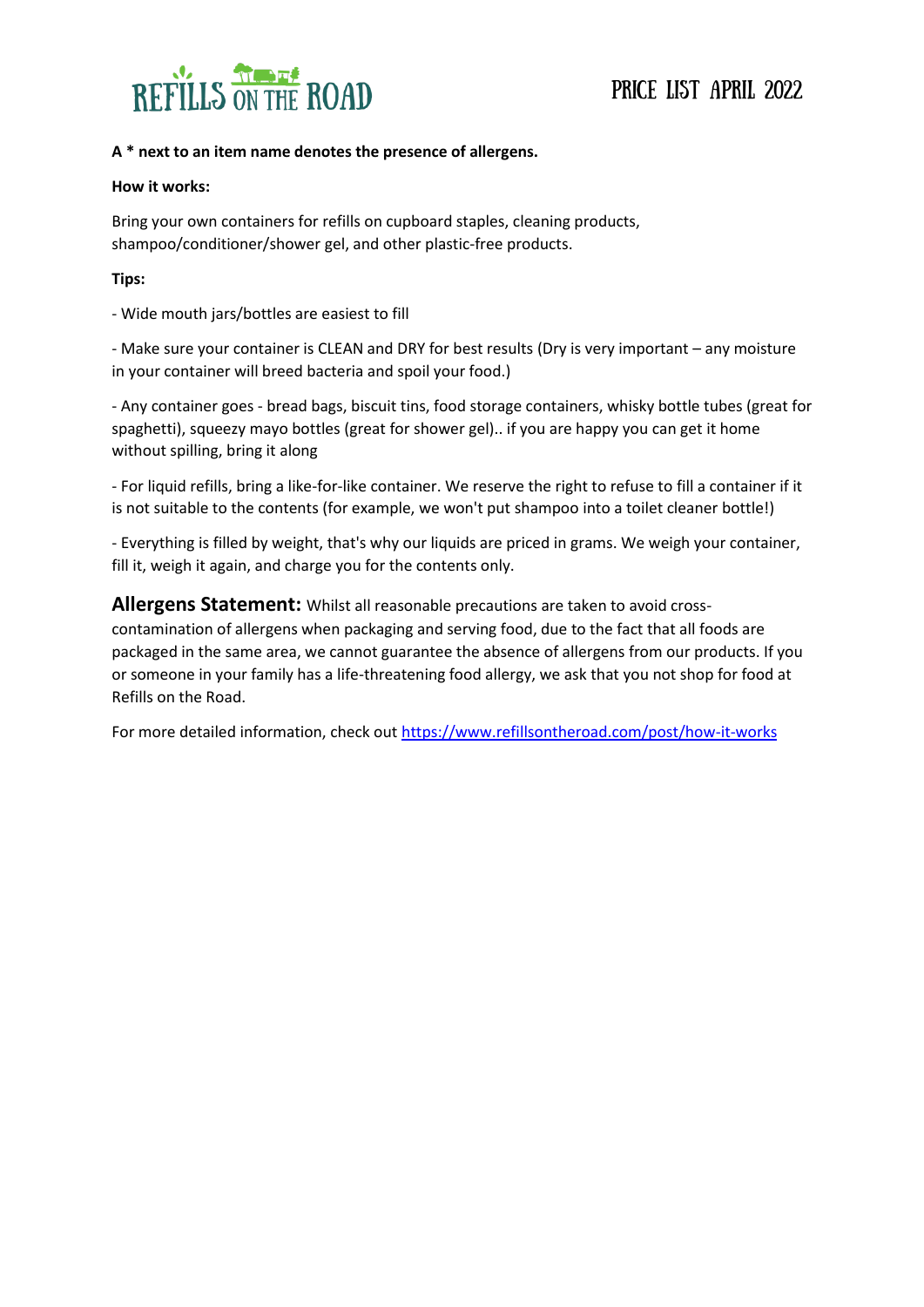# REFILLS ON THE ROAD

|  |  |  | PRICE LIST APRIL 2022 |  |
|--|--|--|-----------------------|--|
|--|--|--|-----------------------|--|

| DRIED FRUIT<br>Apricots (sulphured)* | PRICE PER 100G<br>£0.95 |
|--------------------------------------|-------------------------|
| Apricots (unsulphured)               | £0.85                   |
| <b>Banana Chips</b>                  | £0.59                   |
| Goji Berries*                        | £1.40                   |
| Cranberries (sweetened)              | £0.69                   |
| <b>Pitted dates</b>                  | £0.40                   |
| Figs (Turkish)                       | £0.80                   |
| <b>Sour Cherries</b>                 | £1.00                   |
| Crystallised Mango*                  | £1.00                   |
| Crystallised Ginger*                 | £0.70                   |
| Pitted prunes                        | £0.85                   |
| Raisins                              | £0.36                   |
| Sultanas                             | £0.36                   |
| Currants                             | £0.45                   |
| Mixed Fruit (no peel)                | £0.35                   |
| Glace Cherries*                      | £0.50                   |
| Mixed Peel*                          | £0.35                   |
| <b>Dried Mixed Mushrooms</b>         | £3.75                   |
| NUTS & SEEDS                         | PRICE PER 100G          |
| Whole almonds*                       | £0.95                   |
| Ground almonds*                      | £1.19                   |
| Flaked almonds*                      | £1.18                   |
| Whole Brazil nuts*                   | £1.45                   |
| Whole cashews *                      | £1.15                   |
| Hazelnuts*                           | £1.30                   |
| Peanuts (redskin)*                   | £0.43                   |
| Peanuts (salted)*                    | £0.47                   |
| Peanuts (dry roasted) *              | £0.45                   |
| Whole pecans*                        | £1.60                   |
| Walnut pieces*                       | £1.10                   |
| Mixed Nuts*                          | £1.15                   |
| Mixed seeds*                         | £0.45                   |
| Pumpkin seeds                        | £0.75                   |
| Sesame seeds*                        | £0.65                   |
| Sunflower seeds                      | £0.40                   |
| Golden Linseed                       | £0.28                   |
| Chia Seeds                           | £0.60                   |
| <b>Pine Kernels</b>                  | £4.00                   |
| <b>PASTA &amp; RICE</b>              | PRICE PER 100G          |
| Spaghetti (white)*                   | £0.20                   |
| Fusilli (white)*                     | £0.20                   |
| Mini Macaroni (white)*               | £0.20                   |
| Orzo (white)*                        | £0.20                   |
| Noodle Nests (white)*                | £0.25                   |
| Spaghetti (wholemeal) *              | £0.25                   |
| Fusili (wholemeal)*                  | £0.25                   |
| Penne (wholemeal) *                  | £0.25                   |
| Basmati rice                         | £0.25                   |
| Long grain brown rice                | £0.28                   |
| Risotto rice (Arborio)               | £0.31                   |
| <b>Pudding Rice</b>                  | £0.22                   |

| BAKING INGREDIENTS                 | PRICE PER 100G |
|------------------------------------|----------------|
| <b>Instant Yeast</b>               | £2.00          |
| Cocoa Powder (Organic, Fair Trade) | £1.40          |
| 55% Cocoa Choc Pieces              | £1.00          |
| 100's & 1,000's                    | £2.00          |
| Granulated sugar                   | £0.12          |
| Caster sugar                       | £0.16          |
| <b>Icing Sugar</b>                 | £0.18          |
| Light soft brown sugar             | £0.17          |
| Demerara sugar                     | £0.19          |
| <b>Desiccated Coconut</b>          | £0.60          |
| <b>Baking Powder</b>               | £0.50          |
| <b>Bicarbonate of Soda</b>         | £0.33          |
| Cornflour                          | £0.26          |
| Polenta (fine)                     | £0.15          |
| Semolina (fine)*                   | £0.22          |
| CEREALS                            | PRICE PER 100G |
| Bran flakes*                       | £0.30          |
| Kellogg's Corn Flakes*             | £0.50          |
| Kellogg's Rice Krispies*           | £0.65          |
| Granola*                           | £0.40          |
| Porridge oats*                     | £0.12          |
| Organic Porridge oats*             | £0.25          |
| GF Porridge oats                   | £0.25          |
| Jumbo oats*                        | £0.12          |
|                                    |                |
| Muesli base*                       | £0.18          |
| Deluxe muesli *                    | £0.36          |
| BEANS, GRAINS, PULSES              | PRICE PER 100G |
| <b>Black turtle beans</b>          | £0.30          |
| Pinto beans                        | £0.46          |
| <b>Butter beans</b>                | £0.45          |
| Red kidney beans                   | £0.45          |
| <b>Haricot Beans</b>               | £0.32          |
| Pearl barley*                      | £0.16          |
| Chickpeas                          | £0.24          |
| Cous cous*                         | £0.25          |
| Quinoa                             | £0.47          |
| <b>Yellow Split Peas</b>           | £0.22          |
| <b>Green Lentils</b>               | £0.27          |
| Red split lentils                  | £0.25          |
| Puy style lentils                  | £0.40          |
| TVP mince*                         | £0.45          |
| <b>SEASONINGS</b>                  | PRICE PER 100G |
| Marigold Organic Vegan             | £1.50          |
| <b>Bouillon Less Salt</b>          |                |
| Knorr Chicken Bouillon             | £1.75          |
| Marigold Engevita                  | £2.80          |
| <b>B12 Yeast Flakes</b>            |                |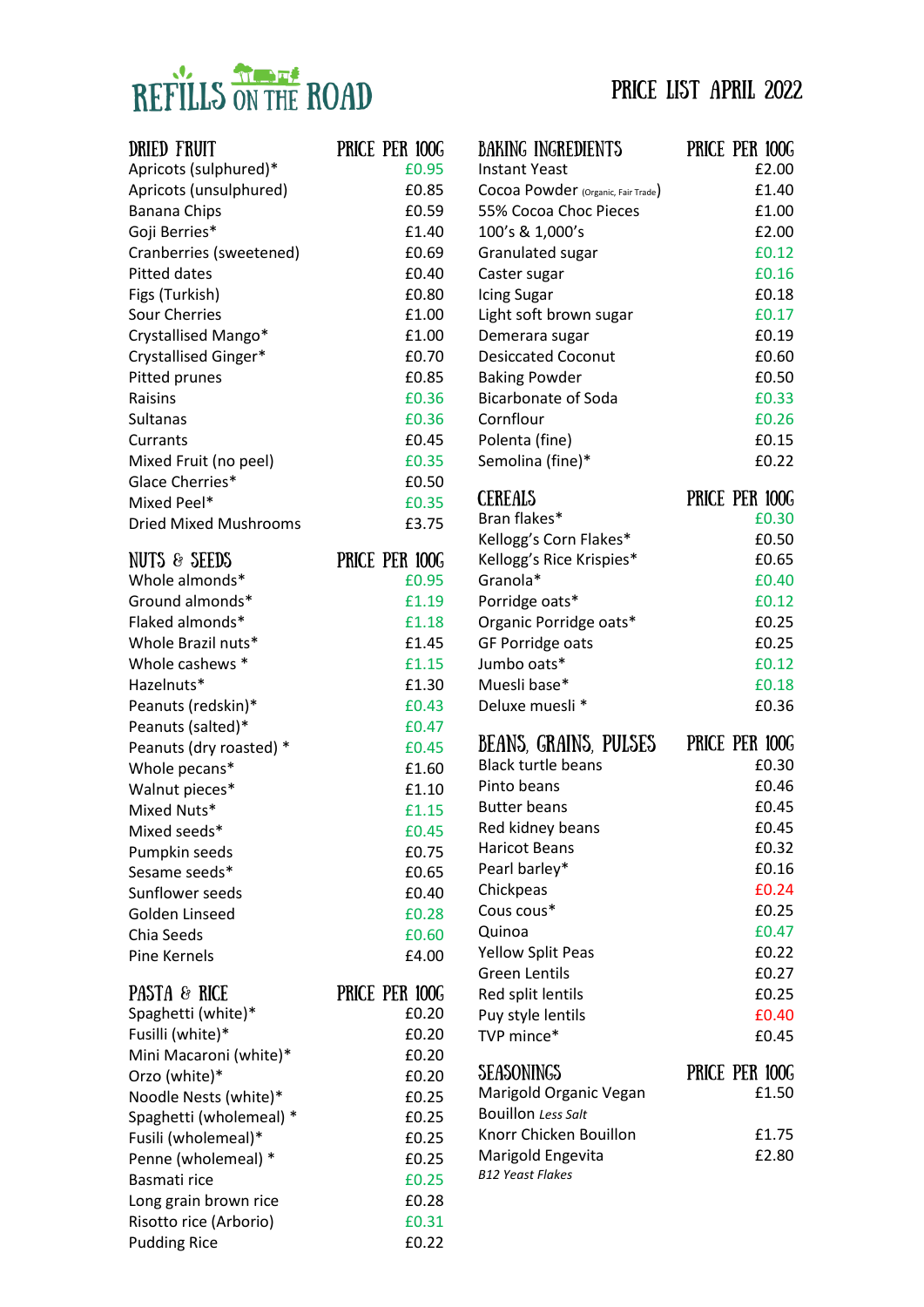# REFILLS ON THE ROAD

| SNACKS                          | PRICE PER 100G |
|---------------------------------|----------------|
| Chocolate raisins*              | £1.15          |
| Yoghurt raisins*                | £0.75          |
| Chocolate peanuts*              | £1.15          |
| Chocolate Brazil nuts*          | £1.45          |
| Dark choc Brazil nuts*          | £1.10          |
| Bombay mix*                     | £0.55          |
| Giant chilli corn               | £1.00          |
| Desperado*                      | £0.85          |
| Popping corn                    | £0.18          |
| Sea Salt Potato Crisps          | £1.60          |
| <b>COFFEE BEANS</b>             | PRICE PER 250G |
| <b>AzorieBlue Italian Roast</b> | £4.75          |
| AzorieBlue Brazilian Roast      | £4.75          |
| <b>AzorieBlue Decaffeinated</b> | £5.00          |
| LOOSE LEAF TEA                  | PRICE PER 100G |
| <b>British Brew</b>             | £3.85          |
| <b>Breakfast Blend</b>          | £3.85          |
| Assam                           | £3.85          |
| Earl Grey                       | £5.00          |
| Cha Cha Chai                    | £5.00          |
| Decaf English B'fast            | £7.00          |
| Chamomile (per 30g)             | £3.85          |
| <b>Red Bush Tea</b>             | £5.00          |
| Peppa Mint (per 30g)            | £3.85          |
| Red Berry Infusion              | £5.50          |
| SEASONAL/TEMPORARY              | PRICE PER 100G |

| OLIIOVINIIN TLITI VIIIIITT | THUT TIM IOOG |
|----------------------------|---------------|
| Habas fritas               | £0.35         |
| Salt & Vinegar Selection*  | £0.50         |

| DRIED HERBS<br>Basil     | PRICE PER 15G<br>£0.60 |
|--------------------------|------------------------|
| <b>Bay Leaf</b>          | £1.50                  |
| <b>Coriander Leaf</b>    | £0.60                  |
| Curry Leaves (per 5g)    | £0.50                  |
| Dill Weed                | £0.75                  |
| Mixed herbs              | £0.60                  |
| Mint                     | £0.75                  |
| Oregano                  | £0.87                  |
| Parsley                  | £1.80                  |
| Rosemary                 | £0.45                  |
| Sage                     | £0.87                  |
| Thyme                    | £0.66                  |
| SPICES                   | PRICE PER 30G          |
| All Spice                | £0.60                  |
| Caraway Seed             | £0.45                  |
| Cardamom Pods            | £2.10                  |
| Cayenne                  | £0.54                  |
| Chilli Flakes            | £0.60                  |
| Chilli Powder            | £0.33                  |
| Cinnamon (ground)        | £0.60                  |
| Cinnamon sticks          | £1.65                  |
| Cloves (whole)           | £0.84                  |
| Coriander (ground)       | £0.60                  |
| Coriander (seed)         | £0.60                  |
| Cumin (ground)           | £0.45                  |
| Cumin (seed)             | £0.54                  |
| Curry powder (medium)    | £0.21                  |
| Fajita Spice             | £0.53                  |
| Fennel (seed)            | £0.45                  |
| Fenugreek (ground)       | £0.26                  |
| Garam Masala             | £0.30                  |
| <b>Garlic Granules</b>   | £0.38                  |
| Garlic Powder            | £0.21                  |
| Ginger (ground)          | £0.60                  |
| <b>Mixed Spice</b>       | £0.45                  |
| Mustard Powder (yellow)  | £0.30                  |
| Mustard Seed (brown)     | £0.30                  |
| Nutmeg (whole)           | £0.99                  |
| Paprika                  | £0.53                  |
| Smoked Paprika           | £0.53                  |
| <b>Pickling Spice</b>    | £0.30                  |
| Poppy Seeds              | £0.60                  |
| <b>Black Peppercorns</b> | £0.48                  |
| Sea salt (coarse)        | £0.25                  |
| Sea salt (fine)          | £0.20                  |
| Turmeric                 | £0.20                  |

### Price List april 2022